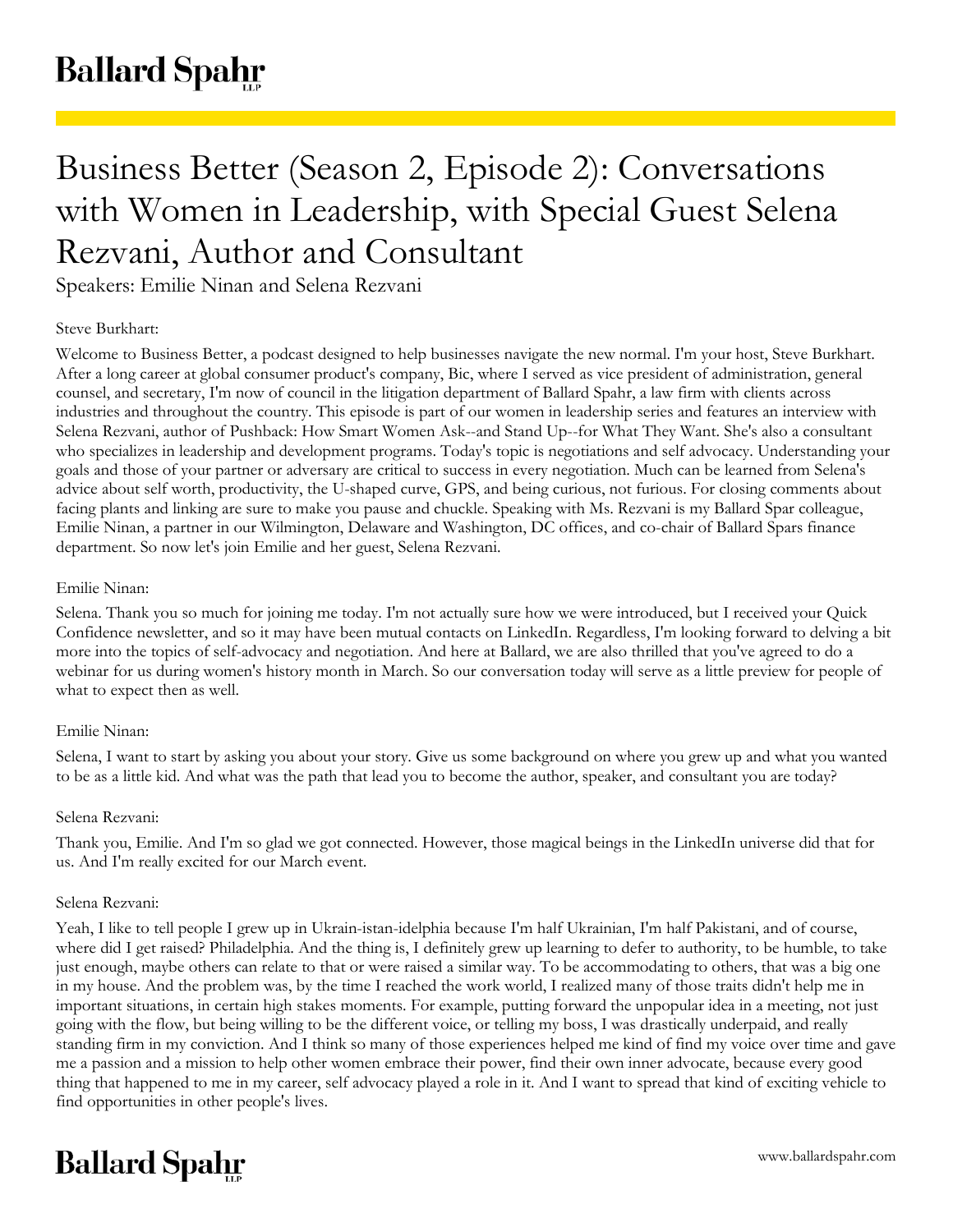Okay. I didn't know you were from Philly. I am as well. So we'll have to talk about that.

## Emilie Ninan:

So Selena on social media and other platforms, you talk about confidence, negotiation, and self advocacy. What issues are you focused on currently and has the pandemic changed the questions you're being asked today?

#### Selena Rezvani:

I really like that question, Emilie. I do love talking about these topics, because I think no matter how senior, or successful, or established you are, you can always improve at resolving issues and conflicts, or proposing exciting new ideas, right? We all want to be better at these things. Where I've evolved my thinking more recently is around advocating healthy boundaries. I've been so inspired by public figures, by friends and peers, individuals who've asserted their boundaries. Right? Think about Simone Biles or Naomi Osaka, are just a few example of people who made really bold moves this year to advocate their own self care, their mental health, their needs. And I think helping people with this notion that your worth is not tied to your productivity, it's become really important to me. It's something I need to reinforce in myself. You can be ambitious and enjoy what you do. So many of us get on a roll, right? But sometimes that advocacy conversation you need to have is between you and you, about healthy boundaries. And so I think that's a place my thinking is evolving.

## Emilie Ninan:

Last year, I had the delightful opportunity to interview Lois Frankel, who wrote Why Nice Girls Don't Get The Corner Office. And I had read her book probably 15 years ago, and that's really how I discovered how much deference I gave to age and experience and how that probably wasn't helping me in the workplace. And I know you mentioned that earlier as well, but you refer to yourself as a recovering good girl. What do you mean by that? Why was it a barrier to negotiating for you?

#### Selena Rezvani:

Yeah. Well, let me first just say Lois is incredible and I'm one of her biggest fan girls. I think she is really the definition also of women helping women. She has personally helped me in my career and wrote the forward for my book, Pushback. So, I can't say enough good things about Lois and how much I admire her. But the recovering good girl thing is real. It's real. For me, it looked like some something similar to what you said, Emilie, being deferential, always thinking I need to be communal and think always with that community mindset. Of course that's important and there's a time and place for that, but there are also times and places for you to discuss and surface your own needs.

#### Selena Rezvani:

Going with the flow, I mentioned that, that was a big thing that was hard for me to do. Some of these attributes don't help you get your needs met, right? And they don't help you have relationships with open lines of communication. Because here's another thing about when you don't advocate, when you just go with the flow, let's say with a boss, you don't give the other person a chance to cure your pain, to help you get your need met. So whether that's a piece of equipment you feel you need to have a home office that works, or it's a bigger request. Hey, I'd really like more responsibility, And I'd like a different quality of assignments coming my way, not just the kind of grunt work assignments. If you don't say that and you keep it to yourself, right, the other person can't improve. They can't do anything about it. And so I think that was a really important realization for me as well is wait, you give people a chance to make it better when you do this.

#### Selena Rezvani:

But the other thing is, one of the things I've researched is that women's happiness over the course of their lifetimes is ushaped. It's u-shaped, which means we're happiest in our young adult careers, and we're happier 50 plus and over. And I'm a big believer in doing the most we can to flatten that in middle age or in between. To not settle for suboptimal or this doesn't work so great for me, but I'll go along with it. I'll be okay with it, but instead asking for what you need. So one of the things I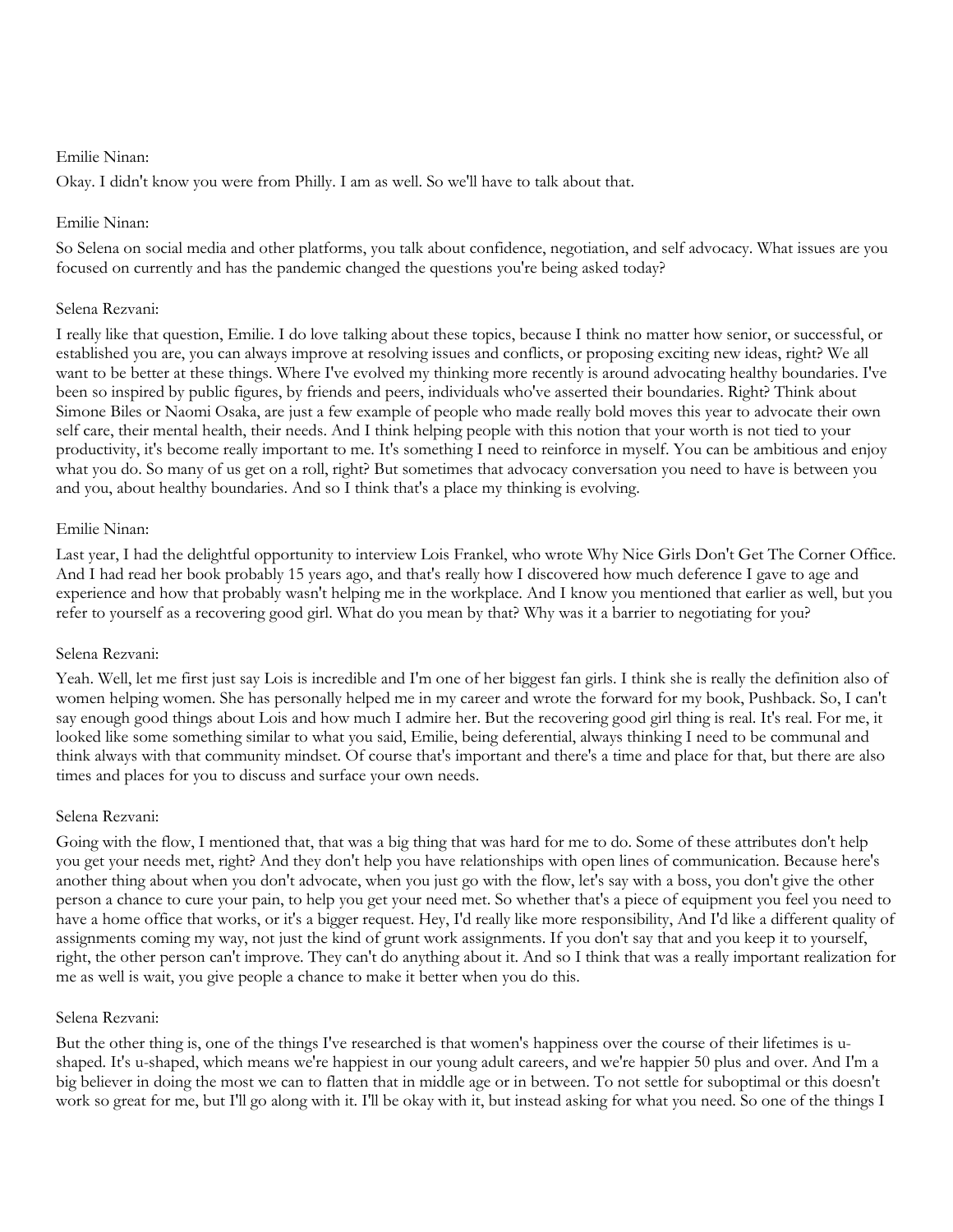believe is that the best negotiators in the world, they don't have this one ninja move, Emilie, that they use. It's more of a mindset. They believe everything is up for revision. Everything is discussable. Everything is open to tweaking or changing. And I think that's a great mindset that can help you, certainly has helped me overcome that recovering good girl thing. That wait, let's discuss this. Let's not settle so quickly.

#### Emilie Ninan:

So as you've sought to flatten out your own u-shape of happiness, tell us about the most meaningful thing you've ever negotiated.

#### Selena Rezvani:

Yeah. There's a few in my life, in my personal life and career, but one stands out above all for me. And like a lot of teenagers, I had big dreams to go to college one day, but in my family, we lost my dad very suddenly in my teenage years. And that was devastating on a million levels, but we struggled more financially from that point onward, and college didn't look like such a sure thing on the horizon.

## Selena Rezvani:

Well, fast forward to college, I got into one I really loved, they offered me some financial aid and my wonderful mom said, I will scrape together what it takes to cover the rest of your tuition. And she did. Single moms are amazing, by the way, and my mom totally was for me. And I was excited to get that financial aid package for year two, and lo and behold, Emilie, it was way smaller. The aid dollars they were offering. And my mom said, "Honey, I can't swing it. I can't do this and send you back." And I realized I needed to be my own advocate in that moment, and I appealed that financial aid package. I wrote a long appeal letter to the financial aid office. And I said, please keep me here. Please. Here are the ways I would like to contribute to the community. Here are the million jobs I will take on from admissions, to the cafeteria, to make this worth it to you.

#### Selena Rezvani:

And to my shock, to my happy shock, they changed that. They kept me there for not just year two, but for year three and for year four, also. And they gave me all those jobs as well. So, I think I learned in that moment that asking for what you want can sometimes change the course of your life, and that even though you can have loved ones, and sponsors, and mentors, and people rallying for you, nobody is going to ask on your behalf. You really have to be your own vocal champion. And boy was that a good lesson to learn as a young woman at 18.

# Emilie Ninan:

Yeah, that's wonderful that you... It's too bad that you had to learn it that way and for that reason, but it's a great lesson. I'm sure you carry in your lifetime was a wonderful and important outcome as well. I'm a strong believer that almost any skill can be learned. I'm not sure all those skills are transferable, but you say that self advocacy is a transferable skill. How so?

# Selena Rezvani:

It is. I believe that as business professionals, as legal practitioners, right, there are so many ways you advocate every day. Ways you are already doing this, whether it's advocating for project priority to move your project up the list. Maybe something you're working on firm wide or an internal initiative, right? Certainly to advocate for clients and the quality of an item they're going to get. The approach on a project. A direct reports development. All kinds of things, a more realistic timeline. The truth is, we are all doing this all the time. My question for those listening is what if you brought that same ferocious advocacy you bring to delighting clients and internal customers and stakeholders to those areas that could benefit you. Things like your title, your performance rating in some cases, the projects you're assigned. And certainly things like pay and promotions. I think one of the important ways we make a bridge to negotiating more often is by claiming some credit for the ways we're already doing it. And I think when we see that connection, it's much easier to negotiate even more often and even more strategically, which is what I'm all about teaching.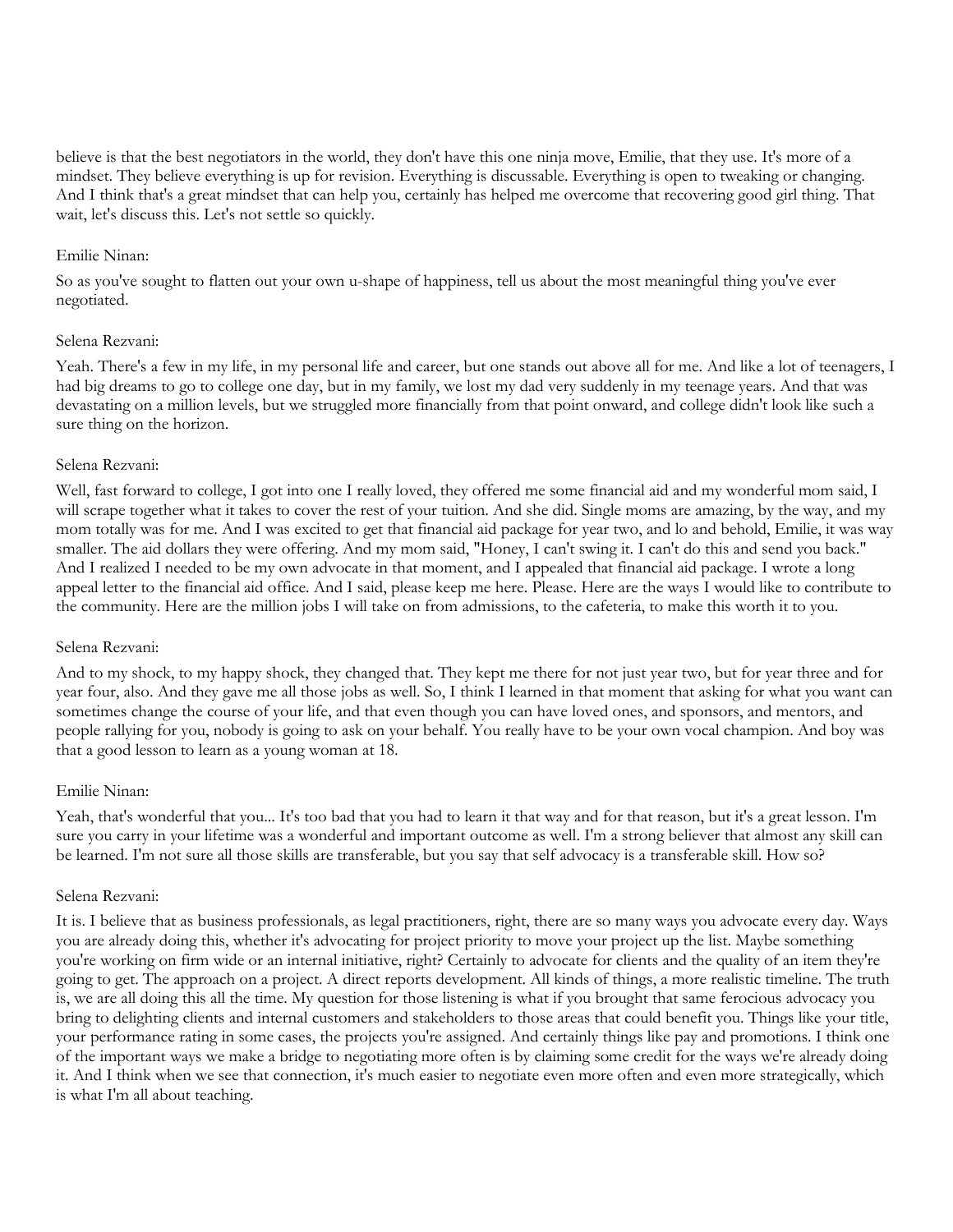So in negotiation, sometimes our proposals fall flat because they come across as benefiting only one party. How can we show the other side that there is a mutual benefit?

## Selena Rezvani:

Yeah, well, that's a really important point, because I think one of the things we don't want to do in a negotiation, or when we're trying to persuade somebody is to make the conversation feel like me, me, me, right? Can I have? Here's what I want. Here's what I plan to do with it, or what I'll get. That's not exactly a way to entice somebody who's busy and has many competing priorities. So I think a better way is a framework I love to share with people, and it's called GPS. GPS, just like what you have in your car or in your phone, right? And what that stands for is goals, passions, and struggles.

## Selena Rezvani:

So how can you, before that negotiation ever happens, right? As you're thinking about what you want to propose, whether it's a flexible work arrangement, a brand new role that doesn't exist yet at your organization or something smaller, how can you stand in the shoes of your counterpart and ask yourself what is a goal of theirs that I could further with the same proposal? Or what's a passion or a cause they care deeply about? Right? That I could make a connection to. Or what's a struggle? What's a pain point that I could, in some way, alleviate with my request? You don't need to hit all three of these things, but just taking the time to ask these questions before any strategic conversation can go a long way to flipping that conversation from me. Me, me, me, to we, and that's powerful.

## Selena Rezvani:

I want to give you just a really quick example of someone who did this, a woman named Sonya, she worked in financial services and her boss would complain to her, in a good natured way, about some projections he had to come up with every two weeks. And so he had to come up with this set of numbers and give some analysis to the senior leaders in his organization. Here's what we can expect, here's what the fluctuations mean. And guess what? When it came time for Sonya to ask for more responsibility, she asked to assume those projections, and part of her pitch was, look, I know this is a goal you're on the hook for, and I know it's a burden on your time. Right? And so think about how yesable she made her request by thinking about the other person's GPS. Okay?

# Selena Rezvani:

And by the way, no one was shocked when about 18 months later, she got a promotion to a VP level, right? Because suddenly she was the one sending around the really smart analysis, getting visibility with senior leaders in her organization. So such a really crucial step, I think when you're going to ask for something and propose something new and different, think about their GPS.

# Emilie Ninan:

That's a great example. Thank you. You warn people that if you dislike the terms now, you'll hate them later. Tell us more about that.

# Selena Rezvani:

Well, if you sense all is not right with, let's say the deal terms, or something that you're working out with a vendor, a contract, or a job offer. You sense something's off, that twitch in your solar plexus is telling you all is not right here. Maybe you don't know what it is, at a minimum buy yourself more time and trust that sense that this doesn't feel good. This doesn't quite feel fair or reasonable. I think sometimes that urge, if you are a recovering people pleaser to say, okay, or yeah, sure we can do it that way, happens. Sometimes before we even realize it. And I think it's so important to really trust, again, that twitch that says, no, no. I need to think this through more, or I'm feeling uncomfortable about this. And like I said, buy yourself, more time at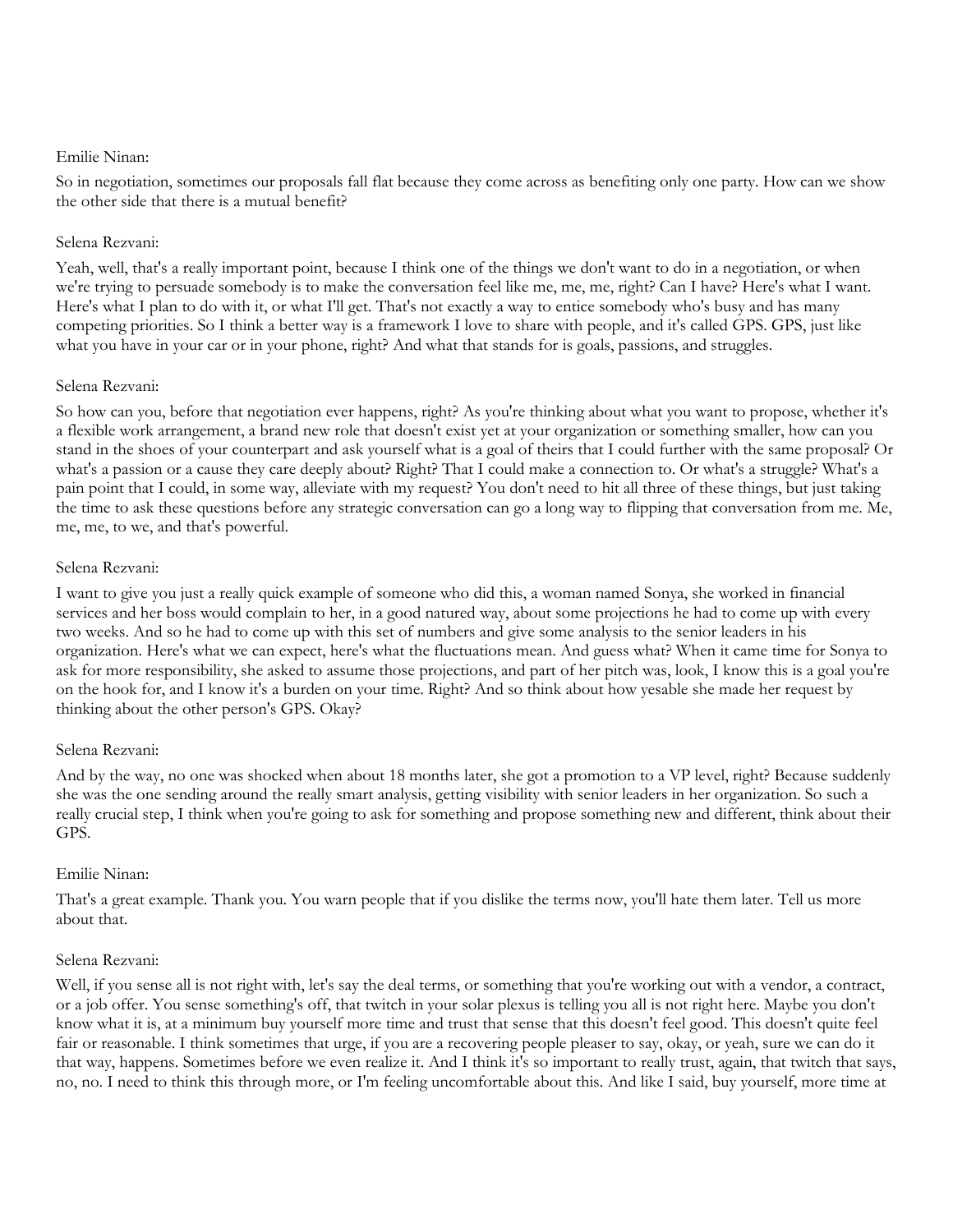a minimum to think it through and come back with maybe your objections, or a better solution, a better request that could meet everybody's needs.

#### Selena Rezvani:

I did this, by the way, in one role, I made this mistake, and I had actually gone into a new job situation. I had interviewed for a job, and I liked the role, but I didn't like the pay very much. I thought it should be higher. I thought that would be fair. And I negotiated for higher pay and they were insistent, this is not negotiable, it is what it is. Kind of take it or leave it. And in that moment, I kind of told myself, well, the culture is not nice enough, and the people seem nice enough, and this role looks pretty well suited to me. I kind of justified it, and guess what? My resentment didn't decrease over time in being underpaid. I felt it more. And that's what I mean by if you don't like the terms now, you're only going to hate them later. It doesn't usually work the other way where you say it'll grow on me.

## Selena Rezvani:

Now, the good thing in that situation was I was able to renegotiate my role, and including my pay after about 13 months in that job. And I'm really glad I did. So, when you do get a no, the first time around, part of my advice is hold that lightly. Don't see it as the end of the road and the end of the conversation. See it really like a pivot and an invitation for you to either make a different request, or to come back and ask at another time.

## Emilie Ninan:

And then when you say buy yourself more time, are you talking about a response that says, let me think about that, or let me come back to you tomorrow, or how would you have bought yourself more time?

## Selena Rezvani:

Sure. So, one of them could simply be saying to the recruiter I was working with, I hear you telling me you can't move on the dollar amount. You asked me to get back to you tomorrow, I'd like to ask for more like the next week to consider that decision, because this changes the parameters for me. That's what I'm talking about in terms of buying yourself more time. And I say that because in your career, for anyone listening, there's going to be what I call exploding offers. Right? Which is when people put tremendous pressure on you to answer a negotiation like yesterday. And the pressure they put on you is this whole thing will go away if you don't give me an answer. And it's a tactic, right? It makes it hard for us to really look at the whole picture, or the entire offer. And to really give it the careful thought it might deserve, and I would encourage you to push back on that and advocate for the time you need. Expect that you're going to be hurried in your career at times, whether it's from a recruiter or somebody else who makes you feel like that might go away, and tell them, I'd really be comfortable with a timeline more like X.

#### Selena Rezvani:

One other quick example of that, Emilie, that I think happens a lot. And I think happens a lot to women, is what I call the kind of drive by negotiation, where somebody stops you in the hallway and maybe you're like gathering up your stuff and walking out to go. And it's like, hey, something just came up and I need you to stay late. In that moment there can be a huge urge to say, okay, what do you need, and do it. But sometimes that's a place where you can buy yourself some time, and elongate the window so that you don't just say yes. And it might, I look like saying, oh, okay. I can hear you that, that sounds like a stressful situation. I need to check my workload and then come right back to you and let you know if I can do it. Or I need to look at my calendar and let you know if I can fit this in right now. Or in some cases, it's, I need to talk to my partner, right, to let you know if this is even something I can do and honor tonight. So that's another way we can elongate that window of negotiation and not feel pressured to just work with the time window we've been given.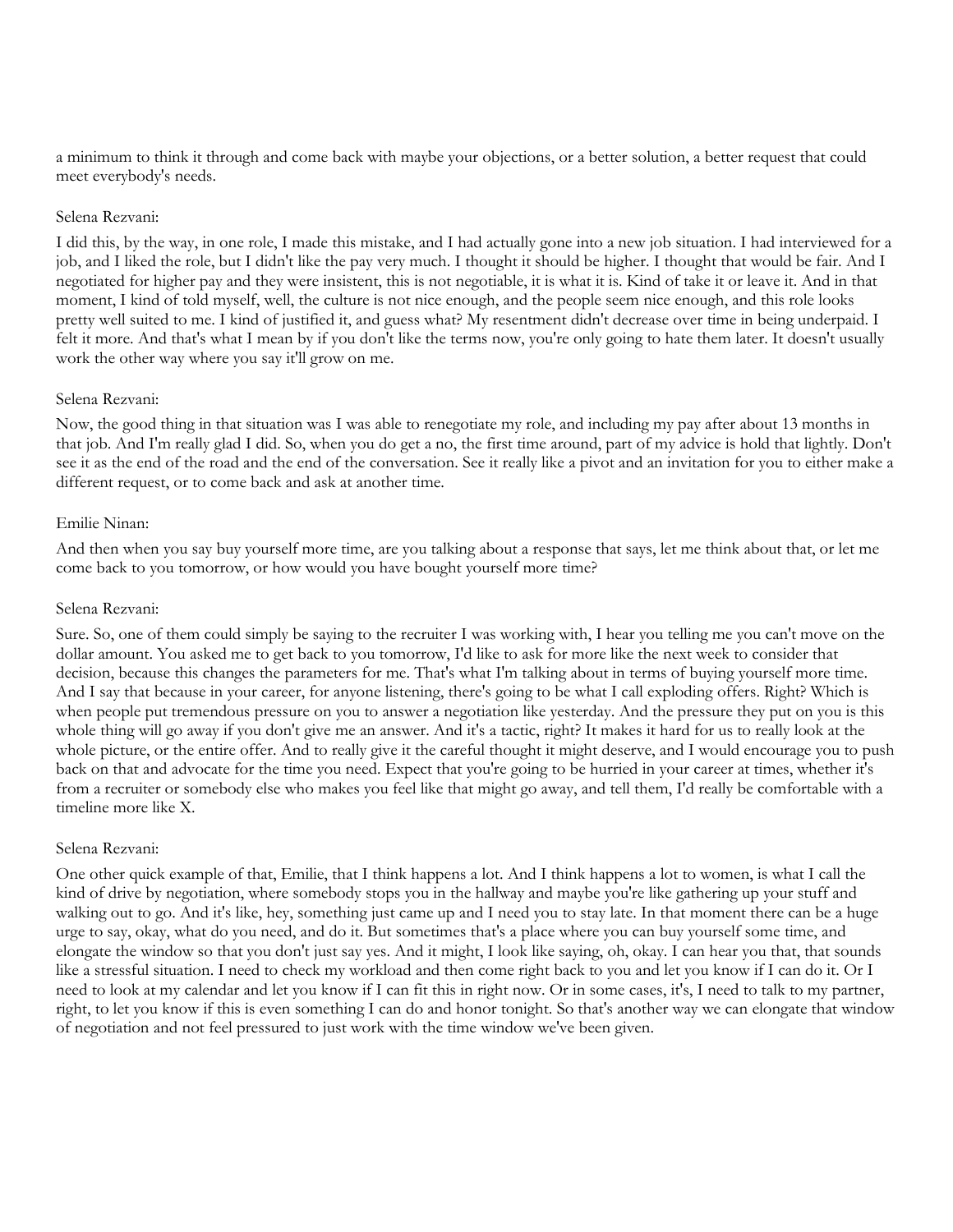You mentioned earlier that when you get a no answer to kind of hold it lightly and go back to it at a later time, do you have any other advice for getting past roadblocks or the dreaded no answer?

## Selena Rezvani:

Yeah, it is dreaded, isn't it? So much of the time when I ask people, what stops you from doing this, and asking for what you need, that's it. It's no. I'm afraid of that rejection, and what it could mean. And so, one of the things I encourage people to do is to get comfortable asking diagnostic questions, get curious, not furious, is another way to think about this if you get a no. Maybe somebody says to you after you pitch an exciting role where there's tons of value in creating this role in the organization, and they say something to you, like you're not ready. I don't think you're ready for that. Or timing's not great. There's this vague, no, that we can get sometimes. Being willing to say something like, well, can you share more about your rationale behind that? Or I hear you telling me I'm not ready. Can you say more about what ready would look like? Right?

## Selena Rezvani:

One of the women I interviewed for my book, Pushback, I have such admiration for her, her name's DeeDee Wilson, and she was a CFO at Nike when I interviewed her. And she said, I was told at one point you're not CFO material. And she said, not only is that psychologically kind of crushing feedback, but she said, it's not actionable. There's nothing I can do with that. And she said, my advice to others is to really insist on objective criteria. Somebody gives you a no, or a vague no, really peel that onion back and try to get to the real reason, or something that you can take action on. And that's exactly how she got her promotion to CFO. She said, what exactly am I lacking? Financial acumen, people management skills, visible projects within the organization? And she said, I project managed my way to that promotion.

## Selena Rezvani:

And so, I think that's a great piece of advice. If you're not getting that objective criteria, keep going, keep asking those meaty questions. So you can diagnose what the real issue is, right, because we don't have a chance to fix it if we don't know what it is. So push for that. Push for that important data.

#### Selena Rezvani:

One more thing we can do when we get that no is, work on our pitch. Work on our pitch, think about, can I tweak this 25 degrees differently to make the value shine through? Or can I consult with somebody even further along on the road than I am to make this proposal stronger or better? I know I was really crushed in my own career when I got a painful no. I was interviewing to be a global spokesperson for a large tech company. And I was so excited about the impact I could make, but I didn't get it. And I got one of those polite, no thank you emails. It was great to meet you, Selena. We're going to go in another direction, but stay in touch. And after licking my wounds, and having some rosé and lots of Milano cookies, I went back to them and I said, "Hey, I know that didn't work out, but here's an idea for a different way we could partner. What do you think?" And you know what, Emilie, just like that, they said, "Yes." So it goes back to that idea of hold your noes lightly. Don't see them as written in cement and final. Be willing to be tenacious.

#### Emilie Ninan:

Well, you have given us so much to think about. A lot of great takeaways about giving people a chance to make things right, to hold your noes lightly, to be curious, not furious. So thank you so much for your time and I want to be respectful of it. So I'm going to end with this question. Selena, knowing what you know now, what advice would you give your younger self?

## Selena Rezvani:

Wow, thank you for the gift of that question, Emilie, because it's thing to think about, I think, and look back. I'd say be more experimental. Don't be so scared to get it wrong. Wink at your faults, and make more face plants. That's where you're going to learn.